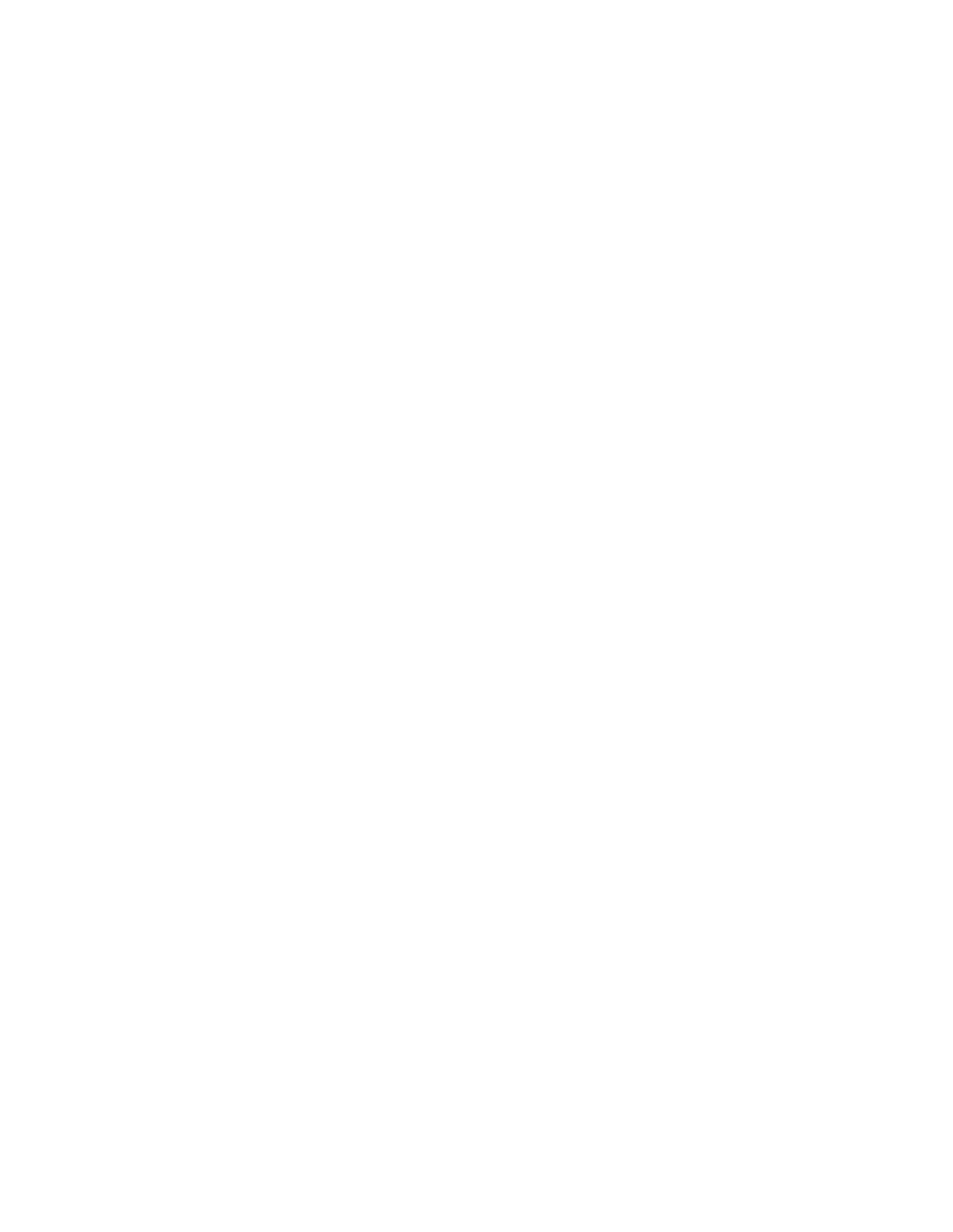## On hypoellipticity of generators of Lévy processes

Helmut Abels Ryad Husseini<sup>∗</sup>

August 14, 2008

#### Abstract

We give a sufficient condition on a Lévy measure  $\mu$  which ensures that the generator  $L$  of the corresponding pure jump Lévy process is (locally) hypoelliptic, i.e., sing supp  $u \subseteq \text{sing supp } Lu$  for all admissible u. In particular, we assume that  $\mu|_{\mathbb{R}^d\setminus\{0\}} \in C^\infty(\mathbb{R}^d\setminus\{0\})$ . We also show that this condition is necessary provided that supp  $\mu$  is compact.

Key words: Lévy processes, Lévy measures, hypoelliptic, convolution operators, integrodifferential operators

AMS-Classification: 35H10, 35S99, 47G20, 47G30, 60J75

#### 1 Introduction

Hypoellipticity of elliptic partial differential operators or, more generally, pseudodifferential operators is one of the classical topics in the theory of partial differential equations. Briefly, an operator  $L$  is called hypoelliptic if the singular support of  $u$  is contained in the singular support of  $Lu$  for all  $u$  in the domain of  $L$ . In particular, hypoellipticity comprises the  $C^{\infty}$ -regularity of functions on their domains of L-harmonicity where we call  $u: \mathbb{R}^{d} \to \mathbb{R}$ L-harmonic on  $\Omega$  if  $Lu = 0$  on  $\Omega$ .

This analytic notion has, if L generates a strong Markov process  $(X_t)_{t\geq0}$  in an appropriate way, a probabilistic counter-part. More precisely, a bounded measurable function  $u$ is said to be harmonic on  $\Omega$  with respect to  $(X_t)_{t\geq0}$  if  $u(X_{t\wedge\tau_{\Omega}})$  is, for all  $x\in\mathbb{R}^d$ , a local  $\mathbb{P}^x$ -martingale. Here  $\tau_{\Omega}$  denotes the first exit time of  $\Omega$  and  $\mathbb{P}^x$  is the probability measure under which the process starts in x, i.e.,  $X_0 = x$  a.s.. If  $(X_t)_{t>0}$  is a Brownian motion, this yields the mean value property of classical harmonic functions. Functions harmonic in this sense play an important role in the potential theory of Markov processes. This motivates an increasing interest for example in questions of regularity of these operators by probabilists. Since, by the Theorem of Courrège [Cou66], generators of strong Markov

<sup>∗</sup>Research financed by DFG (German Science Foundation) through SFB 611.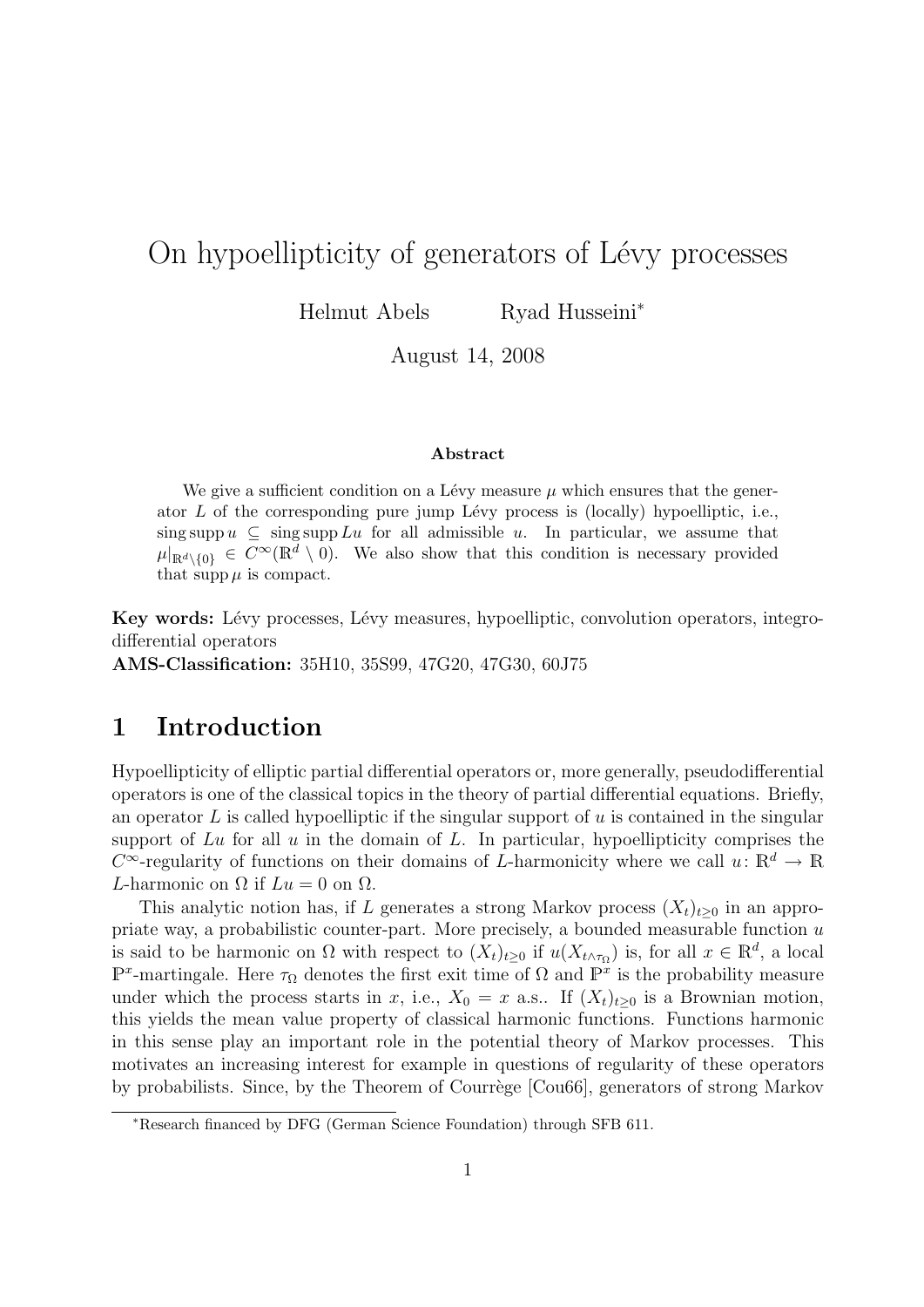processes are pseudodifferential operators with continuous negative definite symbols as described for example in [Jac05] or [Hoh98], generally they do not fit in the framework of classical symbol classes, for example the Hörmander class  $S_{1,0}^m$ .

Regularity of functions which are harmonic with respect to jump processes has been an object of intense studies in the last years. Let us mention here for example [PS00], [BL02], [BK05a], [SU07], [HK06], [Szt07], [Hoh07], [Kas08]. Most of these papers deal with apriori continuity estimates in the broader context of processes with space-dependent jump measures. They rely on a delicate interplay between lower and upper bounds on the jump measures, i.e., they deal with fixed order operators where the small jumps are in principle comparable to those of an rotationally symmetric  $\alpha$ -stable Lévy process. The variable order case is far more difficult as it is for example emphasized by a counter-example in [BBCK05].

In the present paper we concentrate on stochastic processes with stationary and independent increments, so-called Lévy processes. Their generators are translation-invariant and map  $C_0^{\infty}(\mathbb{R}^d)$  continuously to  $C^{\infty}(\mathbb{R}^d)$ . Hence they act as convolution with a distribution. We show that in this case essentially smoothness away from the origin and a lower bound on the Lévy measure are enough to yield smoothness of harmonic functions.

Let us give a precise formulation of our results: Let  $\nu$  be a Lévy measure, i.e., a non-negative Borel measure on  $\mathbb{R}^d$  such that  $\nu({0}) = 0$  and  $\int_{\mathbb{R}^d} \min(1, |h|^2) \nu(dh) < \infty$ . Moreover, we assume that  $\nu$  is absolutely continuous with respect to the Lebesgue measure with a density  $n$  satisfying the following assumptions:

- (A1)  $n \in C^{\infty}(\mathbb{R}^d \setminus \{0\})$  and  $n|_{\mathbb{R}^d \setminus B_1(0)} \in H^{\infty}(\mathbb{R}^d \setminus B_1(0)).$
- (A2) There exists  $r_0, c > 0, \alpha \in (0, 2)$  such that for all  $\omega \in S^{d-1} = \{x \in \mathbb{R}^d : |x| = 1\},\$  $0 < r \le r_0$ :

$$
\int_{|h| \le r} |h \cdot \omega|^2 \, \nu(dh) \ge cr^{2-\alpha}.\tag{1.1}
$$

(A1) ensures that n is smooth on  $\mathbb{R}^d \setminus \{0\}$  with all its derivatives square-integrable away from 0. Note also, that (A2) only assumes a lower bound on the growth of  $\nu$  near 0. For example, (A2) holds if  $n(h) \geq c |h|^{-d-\alpha}$  near 0. The generator of the associated Lévy process L is on  $C_b^2(\mathbb{R}^d)$  given by

$$
Lu(x) = \int_{\mathbb{R}^d} \left( u(x+h) - u(x) - \frac{h \cdot \nabla u(x)}{1 + |x|^2} \right) \nu(dx).
$$
 (1.2)

It acts in the Fourier space as multiplication operator with the continuous negative-definite function associated to  $\nu$  by the Lévy-Khinchine formula, cf. (2.3) below. Moreover, it is of order 2 on certain weighted Sobolev spaces  $H^{\psi,s}(\mathbb{R}^d)$ , see Section 2 for precise definitions.

We say that L is locally hypoelliptic with respect to  $H = H^{-\infty}(\mathbb{R}^d)$  or  $H = H^s(\mathbb{R}^d)$ ,  $s \in \mathbb{R}$ , if for any  $f \in H$  and a distribution  $u \in H^{-\infty}(\mathbb{R}^d)$  such that  $Lu = f$  in  $\mathbb{R}^d$  and  $U \subset \mathbb{R}^d$  open we have

$$
f|_U \in C^{\infty}(U) \quad \Rightarrow \quad u|_U \in C^{\infty}(U).
$$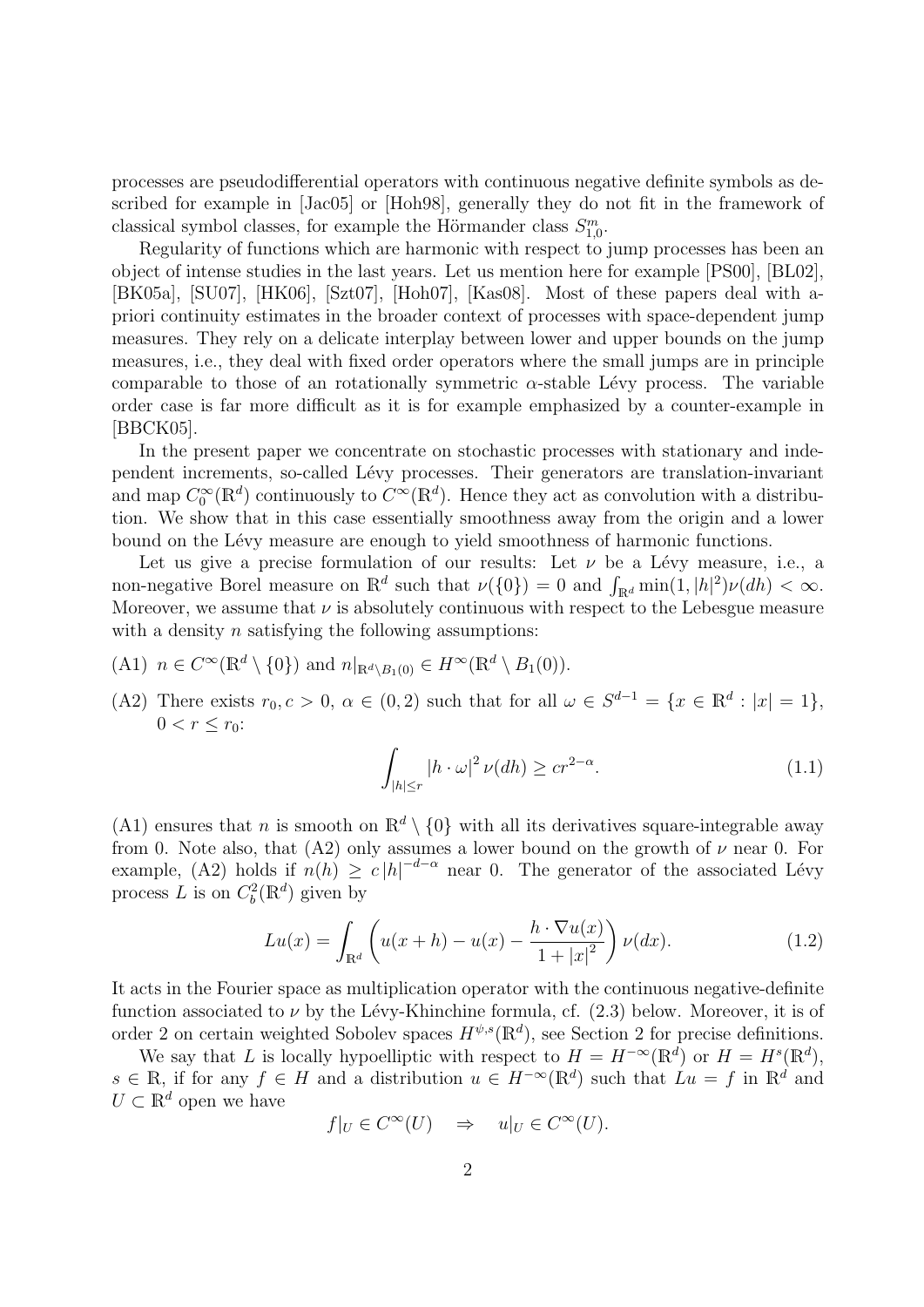The translation invariance of L implies that local hypoellipticity of L on  $H^{s_0}(\mathbb{R}^d)$  for some  $s_0 \in \mathbb{R}$  entails local hypoellipticity on  $H^{-\infty}(\mathbb{R}^d)$ , cf. Lemma 2.4 below. Therefore we will call L sometimes simply locally hypoelliptic in this case.

Our main results now reads as follows:

**Theorem 1.1** Let  $\nu$  be an absolutely continuous Lévy measure with density n that satisfies  $(A1)$ – $(A2)$ . Then the generator of the pure-jump Lévy process L given by (1.2) is locally hypoelliptic on  $H^{-\infty}(\mathbb{R}^d)$ .

Moreover, in the case that  $\nu$  is a compactly supported Lévy measure satisfying (1.1) it is also necessary that  $\nu$  is smooth on  $\mathbb{R}^d \setminus \{0\}$ . More precisely, we have:

**Theorem 1.2** Let  $\nu$  be a compactly supported Lévy measure that satisfies (A2). Assume furthermore that L is locally hypoelliptic on  $H^{-\infty}(\mathbb{R}^d)$ . Then  $\nu$  is absolutely continuous with a density which is smooth on  $\mathbb{R}^d \setminus \{0\}$ .

Note that a compactly supported Lévy measure with smooth density on  $\mathbb{R}^d \setminus \{0\}$  automatically satisfies (A1). Hence (A1) is also necessary in that case.

We want to finish this section by some examples.

Let  $\alpha \in (0,2)$  and  $f: S^{d-1} \to \mathbb{R}^+$  be a smooth function such that the support of f is not contained in any proper subspace of  $\mathbb{R}^d$ . We set  $\nu(dh) = |h|^{-d-\alpha} f(h/|h|)$ . Then  $\nu$ satisfies (A1) and (A2) and therefore the generator of the associated symmetric  $\alpha$ -stable Lévy process is hypoelliptic.

It is also interesting to remark the following: In [BK05b] there is given a counterexample of a Lévy process which does not admit a scale-invariant Harnack inequality. One can modify this construction in an obvious way such that our results apply. Hence in this example the related Lévy process has still a hypoelliptic generator.

#### 2 Prerequisites

We start by recalling some basic concepts. Details can be found for example in [BF75], [Sat99] and [Jac05].

We denote by  $\mathscr{S}(\mathbb{R}^d)$  the Schwartz space, by  $\mathscr{D}'(\mathbb{R}^d)$  the space of distributions, i.e., the topological dual of  $C_0^{\infty}(\mathbb{R}^d)$ , by  $\mathscr{E}'(\mathbb{R}^d)$  the space of compactly supported distributions, and by  $\mathscr{S}'(\mathbb{R}^d)$  the space of tempered distributions, i.e., the dual of  $\mathscr{S}(\mathbb{R}^d)$ . Moreover, let  $H^s(\mathbb{R}^d)$  be the usual  $L^2$ -Sobolev space of order  $s \in \mathbb{R}$ . Furthermore, we set  $H^{\infty}(\mathbb{R}^d)$  $\bigcap_{s\in\mathbb{R}} H^s(\mathbb{R}^d)$  and  $H^{-\infty}(\mathbb{R}^d) = \bigcup_{s\in\mathbb{R}} H^s(\mathbb{R}^d)$ . We also write  $\mathscr{F}$  for the Fourier transform and denote  $\hat{u} = \mathscr{F}[u]$ . Note that by the Paley-Wiener Theorem [Hör83, Theorem 7.3.1]  $\mathscr{E}'(\mathbb{R}^d) \subset H^{-\infty}(\mathbb{R}^d).$ 

A function  $\phi: \mathbb{R}^d \to \mathbb{C}$  is called negative definite if the matrix  $(\phi(\xi_i) + \overline{\phi(\xi_j)} - \phi(\xi_i - \xi_j))$  $(\xi_j)_{i,j=1}^k$  is positive definite for each choice of  $k \in \mathbb{N}$ ,  $\xi_1, \ldots \xi_k \in \mathbb{R}^d$ . Then  $\phi$  satisfies for example  $\phi(\xi) = \overline{\phi(-\xi)}$ , Re  $\phi(\xi) \ge \phi(0)$  and the Peetre-type inequality

$$
\frac{(1+|\phi(\xi)|)^s}{(1+|\phi(\eta)|)^s} \le 2^{|s|}(1+|\phi(\xi-\eta)|)^{|s|}.
$$
\n(2.1)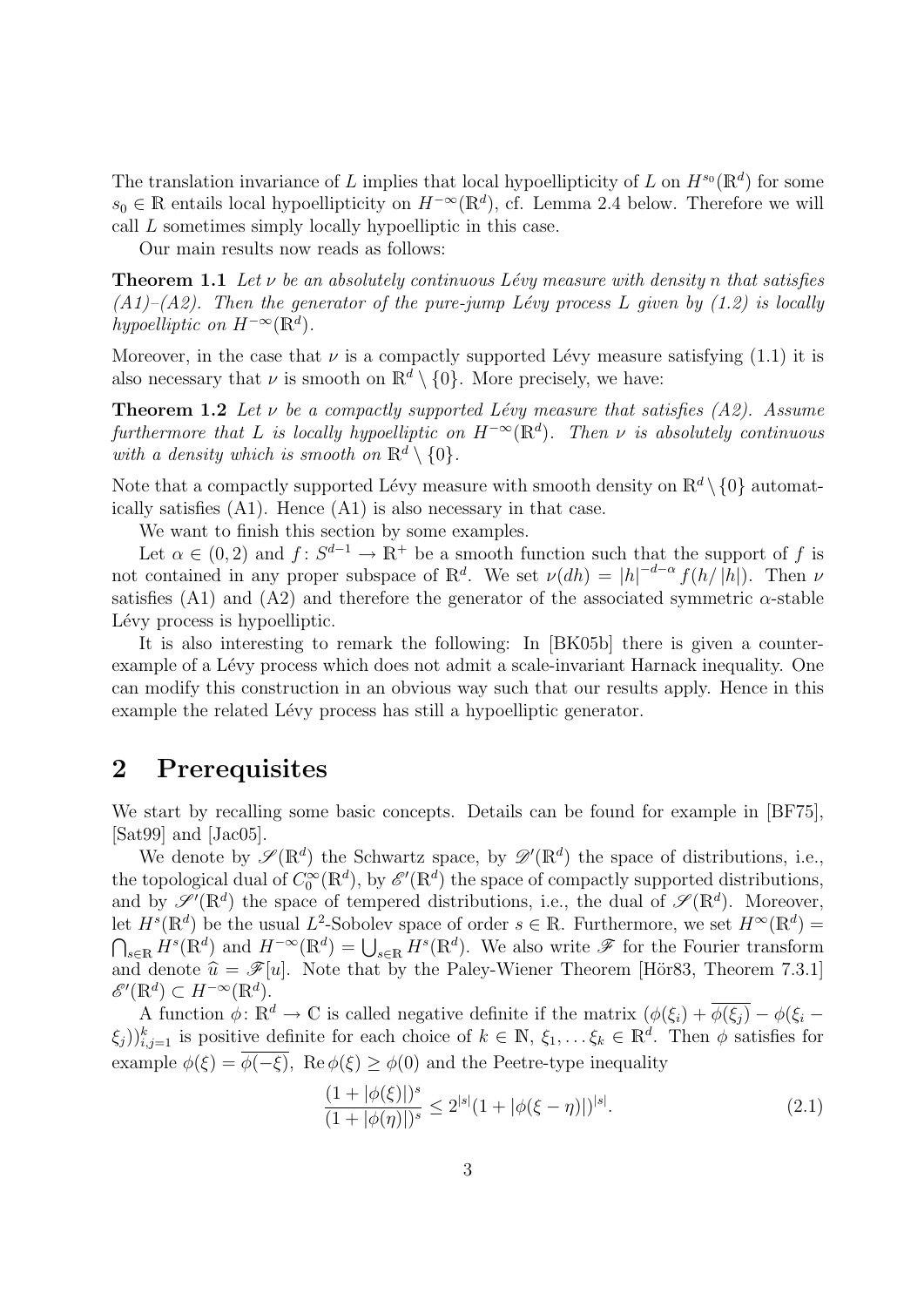Note also the estimate:

$$
|\phi(\xi) - \phi(\eta)| \le 4(1 + |\phi(\xi - \eta)|)(1 + \sqrt{\text{Re}\,\phi(\xi)}).
$$
 (2.2)

This follows from the third inequality of Lemma 3.6.21 in [Jac05] which implies

$$
|\phi(\xi) - \phi(\eta)| \le |\phi(\xi) - \phi(\eta) + \phi(\eta - \xi)| + |\phi(\eta - \xi)|
$$
  

$$
\le 2\sqrt{\text{Re}\,\phi(\eta - \xi)}\sqrt{\text{Re}\,\phi(\xi)} + |\phi(\eta - \xi)| (1 + \sqrt{\text{Re}\,\phi(\xi)}).
$$

If  $\phi$  is locally bounded we have in addition  $|\phi(\xi)| \leq c(1+|\xi|^2)$ . The set of continuous negative definite functions  $CN(\mathbb{R}^d)$  is a convex cone closed in the topology of uniform convergence on compact sets. Each  $\phi \in CN(\mathbb{R}^d)$  has the unique Lévy-Khinchine representation

$$
\phi(\xi) = b + A\xi \cdot \xi + i\xi \cdot \gamma + \int_{\mathbb{R}^d} \left( 1 - e^{ih \cdot \xi} + \frac{ih \cdot \xi}{1 + |h|^2} \right) \nu(dh).
$$
 (2.3)

Here,  $b > 0$ , A is a positive definite matrix,  $\gamma \in \mathbb{R}^d$  and  $\nu$  is a Lévy measure, i.e., a non-negative Borel measure on  $\mathbb{R}^d$  with  $\nu({0}) = 0$  and  $\int (1 \wedge |h|^2) \nu(dh) < \infty$ .

By the Theorem of Schönberg [BF75, Thm. 7.8], the elements  $\phi \in CN(\mathbb{R}^d)$  satisfying  $\phi(0) = 0$  are in one-to-one correspondence with Lévy processes  $(X_t)_{t>0}$ . More precisely, the Fourier transform of the distribution of  $X_t$  in  $\mathbb{R}^d$  is given by  $e^{-t\phi(\xi)}$ , on the other hand the generator of  $(X_t)_{t\geq0}$  is the pseudodifferential operator with symbol  $-\phi(\xi)$ 

$$
-\phi(D_x)u(x) = -\mathscr{F}_{\xi \mapsto x}[\phi(\xi)\widehat{u}(\xi)] = -\int_{\mathbb{R}^d} e^{ix\cdot\xi} \phi(\xi)\widehat{u}(\xi) d\xi,
$$

where  $d\xi = (2\pi)^{-d}d\xi$ . If  $A = b = \gamma = 0$ , then  $Lu = -\phi(D_x)u$ , where Lu is as in (1.2).

An important example for continuous negative definite functions are the functions  $\xi \mapsto$  $|\xi|^{\alpha}$  where  $\alpha \in (0, 2]$ . The corresponding Lévy processes are the rotationally invariant  $\alpha$ -stable Lévy processes for  $\alpha \in (0, 2)$  and in particular a Brownian motion for  $\alpha = 2$ .

In our framework it is useful to introduce weighted (or anisotropic) Sobolev spaces tailored on the operators we consider here. We fix a continuous negative definite reference function  $\psi: \mathbb{R}^d \to \mathbb{C}$  which satisfies  $\lim_{|\xi| \to \infty} |\psi(\xi)| = \infty$  and set

$$
H^{\psi,s}(\mathbb{R}^d) = \left\{ u \in L^2(\mathbb{R}^d) : ||u||_{\psi,s} := \left\| (1 + |\psi(\cdot)|)^{s/2} \widehat{u} \right\|_{L^2(\mathbb{R}^d)} < \infty \right\}.
$$

Define also for an open set  $\Omega \subset \mathbb{R}^d$ 

$$
H_{\text{loc}}^{\psi,s}(\Omega) = \left\{ u \colon \Omega \to \mathbb{R} : \chi u \in H^{\psi,s}(\mathbb{R}^d) \text{ for all } \chi \in C_0^{\infty}(\Omega) \right\}
$$

and  $H^s_{\text{loc}}(\Omega) := H^{\lvert \xi \rvert^2, s}_{\text{loc}}(\Omega)$ . We have  $H^s(\mathbb{R}^d) = H^{\lvert \xi \rvert^2, s}(\mathbb{R}^d)$  and  $H^s(\mathbb{R}^d) \subset H^{\psi, s}(\mathbb{R}^d)$  due to  $|\psi(s)| \leq C(1+|\xi|^2)$ . Note also, that  $(H^{\psi,s}(\mathbb{R}^d))^* \cong H^{\psi,-s}(\mathbb{R}^d)$ : u is in  $H^{\psi,s}(\mathbb{R}^d)$  if and only if  $(u, v)_{L^2} \le c ||v||_{\psi, -s}$  for all  $v \in H^{\psi, -s}(\mathbb{R}^d)$ .

Let  $\phi \in CN(\mathbb{R}^d)$  satisfy the following conditions: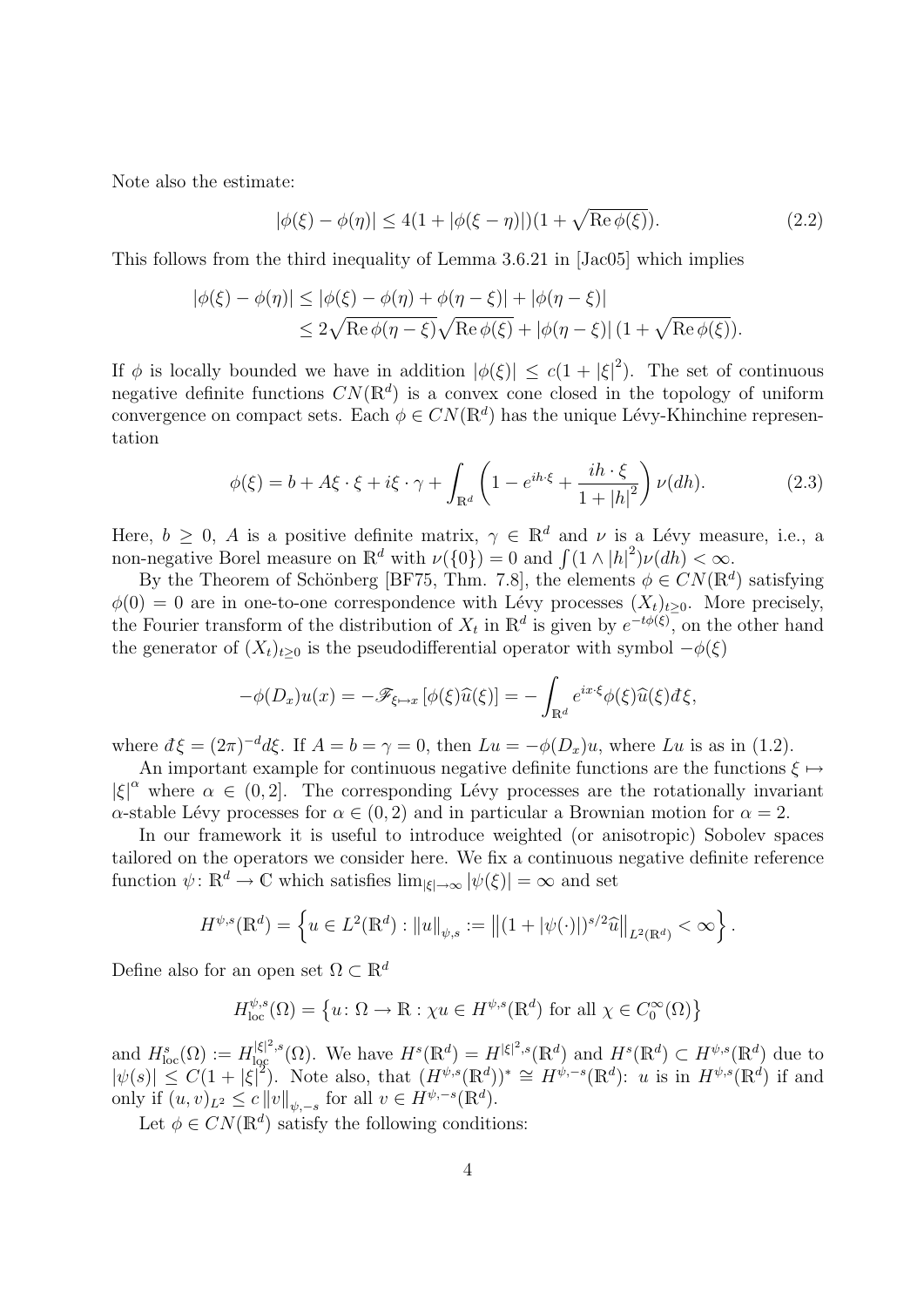- (S1) There exists  $\kappa_1 > 0$  such that  $|\phi(\xi)| \leq \kappa_1(1 + |\psi(\xi)|)$ .
- (S2) There exist  $\kappa_2$ ,  $r_0 > 0$  such that  $|\phi(\xi)| \geq \kappa_2 |\psi(\xi)|$  if  $|\xi| \geq r_0$ .

Then, by (S1),  $\phi(D_x)$  maps  $H^{\psi,s+2}(\mathbb{R}^d)$  continuously to  $H^{\psi,s}(\mathbb{R}^d)$ .

**Theorem 2.1** Let  $\phi$  satisfy (S1) and (S2). Let  $t \in \mathbb{R}$  and  $f \in H^{\psi,t}(\mathbb{R}^d)$ . If  $u \in H^{-\infty}(\mathbb{R}^d)$ is a solution of  $\phi(D_x)u = f$  in  $\mathscr{S}'(\mathbb{R}^d)$ , then  $u \in H^{\psi,t+2}(\mathbb{R}^d)$ .

**Proof:** Without loss of generality we may assume  $f \in L^2(\mathbb{R}^d)$ . Then  $\phi \hat{u} \in L^2(\mathbb{R}^d)$ ,  $\hat{u} \in L^2(\mathbb{R}^d)$  $\widehat{u} \in L^2_{loc}(\mathbb{R}^d)$ , and  $\lim_{|\xi| \to \infty} |\phi(\xi)| = \infty$  imply  $(1 + |\phi|)\widehat{u} \in L^2(\mathbb{R}^d)$ . Thus (S2) implies the statement of the theorem.

Moreover, the commutator  $[\phi(D_x), \chi]$  of  $\phi(D_x)$  and the multiplication with  $\chi \in C_0^{\infty}(\mathbb{R}^d)$ acts with order 1 in  $H^{\psi,-\infty}(\mathbb{R}^d)$ , i.e.:

**Lemma 2.2** Let  $\phi$  satisfy (S1) and (S2),  $t \in \mathbb{R}$  and  $\chi \in C_0^{\infty}(\mathbb{R}^d)$ . Then for all  $u \in$  $H^{\psi,t+1}(\mathbb{R}^d)$  we have

$$
\|[\phi(D_x), \chi]u\|_{t,\psi} \leq C \|u\|_{t+1,\psi},
$$

where  $C$  is independent of  $u$ .

**Proof:** Let  $u, v \in \mathcal{S}(\mathbb{R}^d)$ . Then on one hand we have

$$
\mathscr{F}\big(\big[\phi(D),\chi\big]u\big)(\xi) = \int \widehat{\chi}(\xi-\eta)\big(\phi(\xi)-\phi(\eta)\big)\widehat{u}(\eta)\,d\eta.
$$

By the Theorem of Plancherel,  $(S1)$ ,  $(2.2)$  and  $(2.1)$  we estimate:

$$
\left| (\phi(D_x), \chi]u, v)_{L^2(\Omega)} \right| \leq \iint \left| \hat{\chi}(\xi - \eta) \right| |\phi(\xi) - \phi(\eta)| |\hat{u}(\eta)| |\hat{v}(\xi)| d\eta d\xi
$$
  
\n
$$
\leq C \iint \left| \hat{\chi}(\xi - \eta) \right| (1 + |\xi - \eta|^2) (1 + |\psi(\xi)|)^{1/2} |\hat{u}(\eta)| |\hat{v}(\xi)| d\eta d\xi
$$
  
\n
$$
= C \iint \left| \hat{\chi}(\xi - \eta) \right| (1 + |\xi - \eta|^2) \left( \frac{1 + |\psi(\xi)|}{1 + |\psi(\eta)|} \right)^{(t+1)/2}
$$
  
\n
$$
\cdot (1 + |\psi(\eta)|)^{(t+1)/2} |\hat{u}(\eta)| (1 + |\psi(\xi)|)^{-t/2} |\hat{v}(\xi)| d\eta d\xi
$$
  
\n
$$
\leq C \iint \left| \hat{\chi}(\xi - \eta) \right| (1 + |\xi - \eta|^2)^{(|t|+3)/2} (1 + |\psi(\eta)|)^{(t+1)/2} |\hat{u}(\eta)|
$$
  
\n
$$
\cdot (1 + |\psi(\xi)|)^{-t/2} |\hat{v}(\xi)| d\eta d\xi
$$
  
\n
$$
\leq C \left| | (1 + |\xi|^2)^{(|t|+3)/2} \hat{\chi}(\xi) \right|_{L_1(\mathbb{R}^d)} \|u\|_{\psi, t+1} \|v\|_{\psi, -t} \leq C \|u\|_{\psi, t+1} \|v\|_{\psi, -t}.
$$

The assertion now follows by continuity and the characterization of  $H^{\psi,s}(\mathbb{R}^d)$  as dual of  $H^{\psi,-s}(\mathbb{R}^d)$ .

A direct application of this commutator estimate yields local regularity of the following type: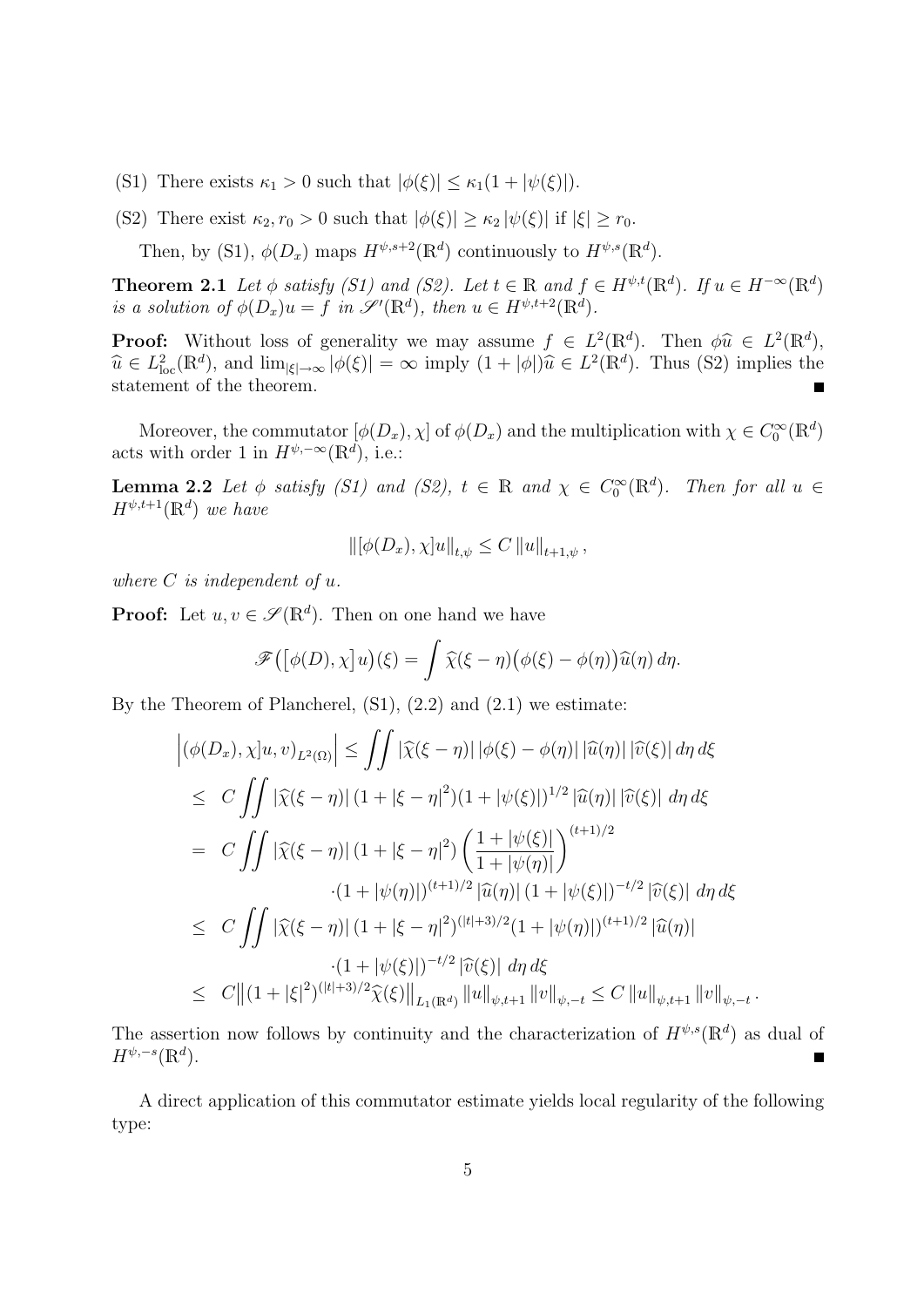**Theorem 2.3** Let  $\phi$  satisfy (S1) and (S2). If  $\chi \in C_0^{\infty}(\mathbb{R}^d)$ ,  $t \in \mathbb{R}$ ,  $f \in L^2(\mathbb{R}^d)$  with  $\chi f \in H^{\psi,t}(\mathbb{R}^d)$  and  $u \in H^{\psi,t+1}(\mathbb{R}^d)$  solves  $\phi(D)u = f$ , then  $\chi u \in H^{\psi,t+2}(\mathbb{R}^d)$ .

Unfortunately, we cannot expect to iterate this result without additional assumptions as it is illustrated by Theorem 1.2.

We finish this section by showing that the notion of local hypoellipticity with respect to  $H^s(\mathbb{R}^d)$  is independent of  $s \in \mathbb{R}$ .

**Lemma 2.4** Let  $s_0 \in \mathbb{R}$ . If L is locally hypoelliptic with respect to  $H^{s_0}(\mathbb{R}^d)$ , then L is locally hypoelliptic with respect to  $H^{-\infty}(\mathbb{R}^d)$ .

**Proof:** Let L be locally hypoelliptic with respect to  $H^{s_0}(\mathbb{R}^d)$ . In order to prove that L is locally hypoelliptic with respect to  $H^s(\mathbb{R}^d)$ ,  $s \in \mathbb{R}$ , let  $f \in H^s(\mathbb{R}^d)$ ,  $u \in \mathscr{S}'(\mathbb{R}^d)$  with  $Lu = f$  and  $U \subset \mathbb{R}^d$  open such that  $f|_U \in C^\infty(U)$ . Then  $f' = \langle D_x \rangle^{s_0 - s} f \in H^s(\mathbb{R}^d)$ , where  $\langle \xi \rangle = (1 + |\xi|^2)^{\frac{1}{2}}$  and  $\langle D_x \rangle^s$  denotes the pseudodifferential operator with symbol  $\langle \xi \rangle^s$ . Moreover,  $Lu' = f'$  with  $u' = \langle D_x \rangle^{s_0 - s}u$  since L commutes with  $\langle D_x \rangle^{s_0 - s}$ . Since  $\langle \xi \rangle^{s_0-s} \in S_{1,0}^{s_0-s}$  $t_{1,0}^{s_0-s}(\mathbb{R}^d\times\mathbb{R}^d),\langle D_x\rangle^{s_0-s}$  is pseudo-local, i.e., sing supp  $f'=\text{sing}\operatorname{supp}\langle D_x\rangle^{s_0-s}f\subseteq$ sing supp f, cf. e.g. [Hör83, Theorem 18.1.16]. Hence  $f'|_{U} \in C^{\infty}(U)$  and therefore  $u'|_U \in C^{\infty}(U)$  due to the local hypoellipticity with respect to  $H^{s_0}(\mathbb{R}^d)$ . Finally, since  $\langle D_x \rangle^{s-s_0}$  is pseudo-local too, sing supp  $u = \text{sing supp} \langle D_x \rangle^{s-s_0} u' \subseteq \text{sing supp } u'$ . Thus  $u|_U \in C^{\infty}(U)$ . This shows that L is locally hypoelliptic with respect to  $H^s(\mathbb{R}^d)$  for any s ∈ R. Hence L is locally hypoelliptic with respect to  $H^{-\infty}(\mathbb{R}^d)$ .

#### 3 Proof of Theorem 1.1

Let  $\psi$  be the continuous negative definite function associated by (2.3) to the pure-jump Lévy process with Lévy measure  $\nu$  and let L be its generator. The real part of  $\psi$  is

$$
\operatorname{Re}\psi(\xi) = \int_{\mathbb{R}^d} (1 - \cos(h \cdot \xi)) \nu(dh). \tag{3.1}
$$

**Lemma 3.1** Assume (A2). Then there exists some  $c > 0$  such that  $1 + |\psi(\xi)| \geq c |\xi|^{\alpha}$ .

**Proof:** Using (A2) and the inequality  $1 - \cos x \geq \frac{x^2}{4}$  $\frac{x^2}{4}$  for  $|x| \leq \frac{1}{2}$ , we estimate for all  $|\xi| \geq (2r_1)^{-1}$ 

$$
|\psi(\xi)| \ge \text{Re}\,\psi(\xi) \ge \int_{|h| \le (2|\xi|)^{-1}} (1 - \cos(h \cdot \xi)) \nu(dh)
$$
  
 
$$
\ge \frac{|\xi|^2}{4} \int_{|h| \le (2|\xi|)^{-1}} |h \cdot |\xi|^{-1} \xi|^2 \nu(dh) \ge c |\xi|^{\alpha}.
$$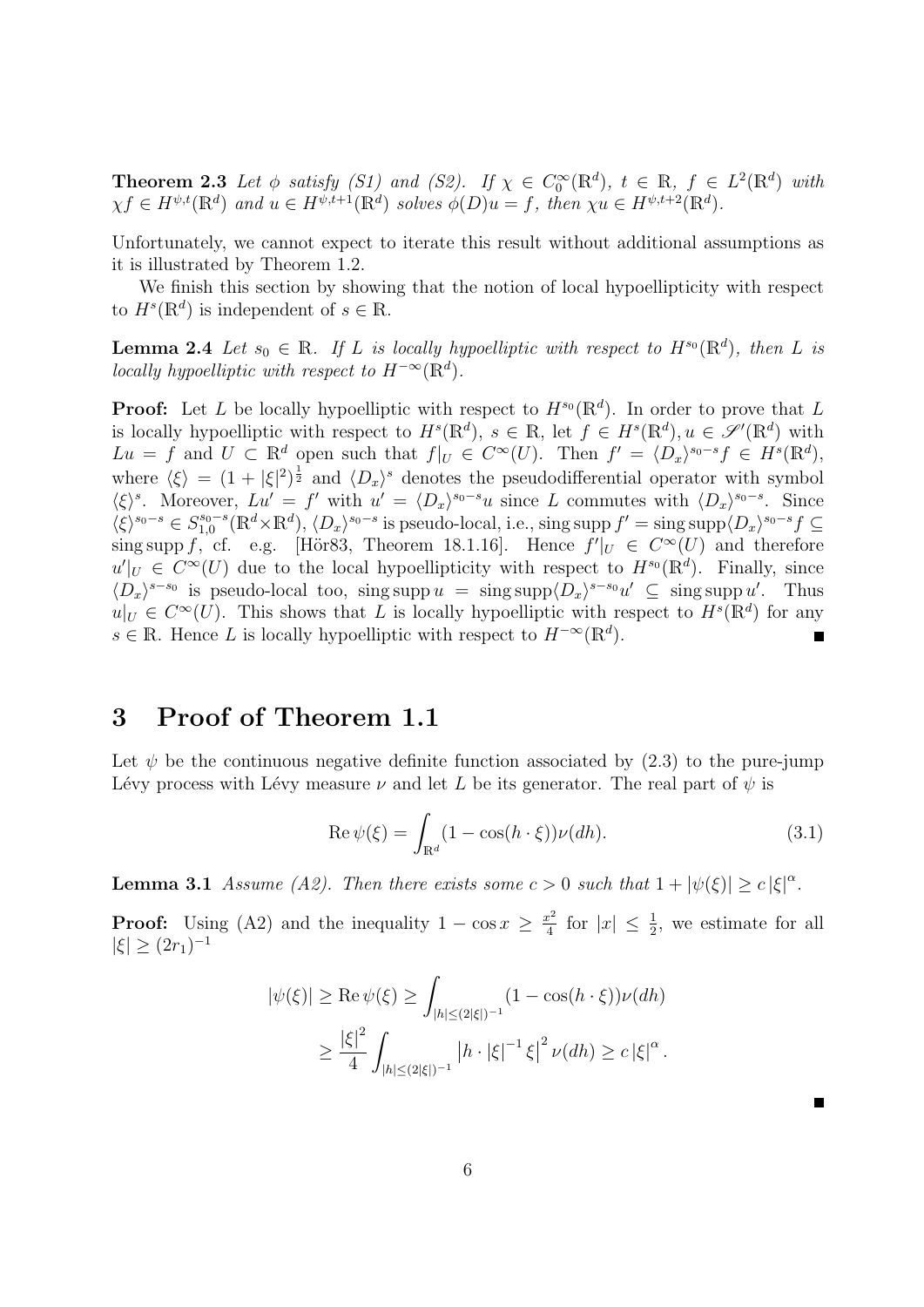Therefore for all  $s > 0$  the anisotropic Sobolev space  $H^{\psi,s}(\mathbb{R}^d)$  is continuously embedded into  $H^{\alpha s/2}(\mathbb{R}^d)$ .

Observe that by (A2) the asymptotic behavior of  $|\psi(\xi)|$  for  $|\xi| \to \infty$  remains unchanged if one cuts off the large jumps of  $\nu$  in the following sense: Fix for  $r > 0$  a function  $\rho_r \in C_0^{\infty}(B_{2r}(0))$  with  $0 \leq \rho_r \leq 1$  and  $\rho_r \equiv 1$  on  $B_r(0)$ . Then  $\psi$  can be decomposed as  $\psi = \psi_{r,\text{long}} + \psi_{r,\text{short}}$  where

$$
\psi_{r,\text{long}}(\xi) = \int_{\mathbb{R}^d} \left( 1 - e^{ih \cdot \xi} \right) (1 - \rho_r(h)) \nu(dh),
$$
  

$$
\psi_{r,\text{short}}(\xi) = \int_{\mathbb{R}^d} \left( 1 - e^{ih \cdot \xi} + \frac{ih \cdot \xi}{1 + |h|^2} \right) \rho_r(h) \nu(dh) + i\xi \cdot \int_{\mathbb{R}^d} \frac{h(1 - \rho_r(h))}{1 + |h|^2} \nu(dh).
$$

Because  $\psi_{r,\text{long}}$  is bounded, Lemma 3.1 implies that  $\psi_{r,\text{short}}$  satisfies (S1) and (S2). Note also that the operator associated to  $\psi_{r, \text{short}}$  is 2r-local in the sense that

$$
supp \psi_{r,\text{short}}(D_x)u \subset B_{2r}(\text{supp }u) = \{x \in \mathbb{R}^d : dist(x, supp u) < 2r\}
$$

For the following we also assume that  $\nu(dh) = n(h)dh$  and the density n satisfies (A1). The key step in our argument is the following regularity result.

**Lemma 3.2** Let  $\Omega \subset \mathbb{R}^d$  be open. If  $f \in L^2(\mathbb{R}^d)$  with  $f|_{\Omega} \in H_{\text{loc}}^{\psi,t}(\Omega)$  and  $u \in H^{\psi,1}(\mathbb{R}^d)$ with  $u|_{\Omega} \in H_{\text{loc}}^{\psi,t+1}(\Omega)$  solve  $\psi(D_x)u = f$  in  $\mathscr{S}'(\mathbb{R}^d)$ , then  $u|_{\Omega} \in H_{\text{loc}}^{\psi,t+2}(\Omega)$ .

**Proof:** Let  $\chi_1 \in C_0^{\infty}(\Omega)$ . We fix  $r > 0$  such that  $4r < \text{dist}(\mathbb{R}^d \setminus \Omega, \text{supp }\chi_1)$  and choose a cut-off function  $\chi_2 \in C_0^{\infty}(\Omega)$  with  $\chi_2 \equiv 1$  on  $B_{4r}(\text{supp }\chi_1)$ . If  $\psi_{r,\text{short}}$  and  $\psi_{r,\text{long}}$  are as above, then  $\chi_2 u$  solves

$$
\psi_{r,\text{short}}(D_x)(\chi_2 u) = f - \psi_{r,\text{long}}(D_x)u - \psi_{r,\text{short}}(D_x)\big((1-\chi_2)u\big) = \tilde{f} \quad \text{in } \mathscr{S}'(\mathbb{R}^d),
$$

where  $\tilde{f}$  is in  $L^2(\mathbb{R}^d)$ . By (A1),  $\psi_{r,\text{long}}(D_x)u$  is the sum of a convolution of u with  $(1-\rho_r)n \in H^\infty(\mathbb{R}^d)$  – which is smooth – and a constant multiple of u. Since supp $(1-\chi_2)u \subseteq$  $\mathbb{R}^d \setminus \overline{B}_{4r}(\text{supp }\chi_1)$  the support of  $\psi_{r,\text{short}}(D_x)((1-\chi_2)u)$  is contained in  $\mathbb{R}^d \setminus \text{supp }\chi_1$ . Hence  $\chi_1 \widetilde{f} \in H^{\psi,t}(\mathbb{R}^d)$  and Theorem 2.3 yields  $\chi_1 \chi_2 u = \chi_1 u \in H^{\psi,t+2}(\mathbb{R}^d)$ .

**Proof of Theorem 1.1:** Because of Lemma 2.4 it is sufficient to prove that L is locally hypoelliptic with respect to  $L^2(\mathbb{R}^d)$ . To this end let  $\Omega \subset \mathbb{R}^d$  and let  $u \in H^{-\infty}(\mathbb{R}^d)$  be a solution of  $\psi(D_x)u = f$  in  $\mathscr{S}'(\mathbb{R}^d)$  with  $f \in L^2(\mathbb{R}^d)$  and  $f|_{\Omega} \in C^{\infty}(\Omega)$ . Since  $f|_{\Omega} \in H_{\text{loc}}^{\psi,\infty}(\Omega)$ , iterating Lemma 3.2 implies  $u \in H_{loc}^{\psi,\infty}(\Omega)$ . By Lemma 3.1 we have  $u \in H_{loc}^{\infty}(\Omega)$  and therefore, by Sobolev embedding,  $u \in C^{\infty}(\Omega)$ .

### 4 Proof of Theorem 1.2

The proof of Theorem 1.2 is based on the results of Chapter 16 in  $[H\ddot{o}r83]$ , which will be summarized below. Let us first fix some notation: If  $E$  is a set, then ch  $E$  denotes its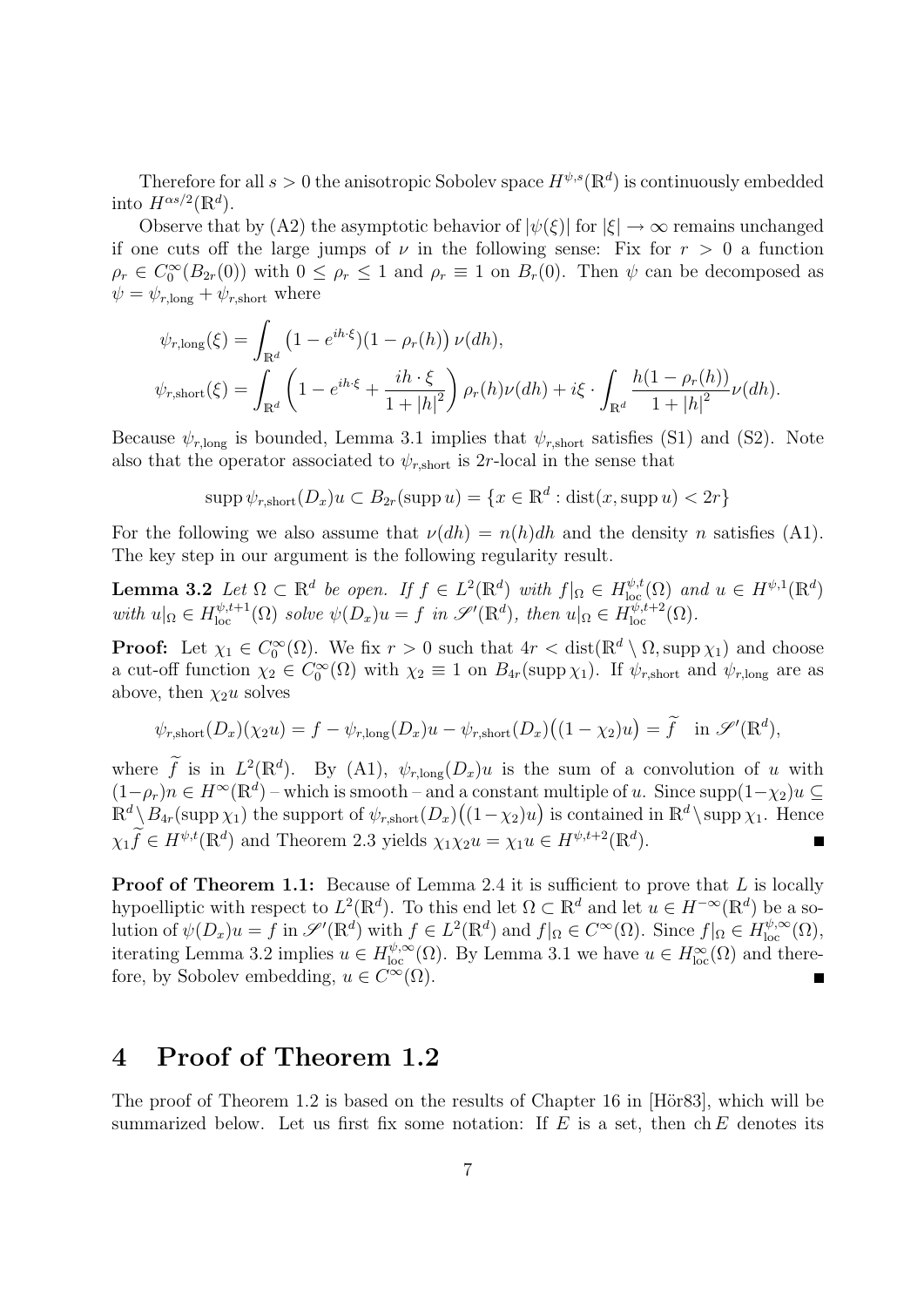convex hull. The supporting function of a convex, compact subset  $E \subset \mathbb{R}^d$  is given by

$$
H_E(x) = \sup_{y \in E} x \cdot y
$$

where  $H_{\emptyset} \equiv -\infty$  by definition. This gives a one-to-one correspondence between convex compact subsets and the set  $H$  of convex, subadditive, positively homogenous functions. For each  $u \in \mathscr{E}'(\mathbb{R}^d)$  we denote by  $\mathcal{H}(u) \subset \mathcal{H}$  the same set as defined in [Hör83, Definition 16.3.2]. We omit the precise definition at this point since it is a bit involved and not needed for our purposes. In the following we will only use some of the properties of  $\mathcal{H}(u)$ , which we summarize now.

**Theorem 4.1** Let  $u \in \mathcal{E}'(\mathbb{R}^d)$  and let H be the supporting function of chaing supp u. Then

$$
H(x) = \sup_{h \in \mathcal{H}(u)} h(x).
$$

The latter theorem coincides with [Hör83, Theorem 16.3.4].

**Theorem 4.2** Let  $u \in \mathcal{E}'(\mathbb{R}^d)$  and let  $h \in \mathcal{H}(u)$ . Then there is some  $w \in \mathcal{E}'(\mathbb{R}^d) \cap C^0(\mathbb{R}^d)$ with sing supp  $w = \{0\}$  such that h is the supporting function of chaing supp  $u * w$ .

The statement of the theorem is just the first statement of [Hör83, Theorem 16.3.13] with the only difference that the statement is formulated with  $w \in \mathcal{E}'(\mathbb{R}^d)$  only. That indeed there is some  $w \in \mathcal{E}'(\mathbb{R}^d) \cap C^0(\mathbb{R}^d)$  with the stated properties is shown in the proof of [Hör83, Theorem 16.3.13].

Finally, we note that u is called invertible if  $-\infty \notin \mathcal{H}(u)$ , cf. [Hör83, Definition 16.3.12]. The following condition for  $u$  not to be invertible will be used several times:

**Theorem 4.3** Let  $\mu \in \mathcal{E}'(\mathbb{R}^d)$ . Then the following statements are equivalent:

- 1.  $-\infty \in \mathcal{H}(\mu)$
- 2. For every  $x \in \mathbb{R}^d$  there is some  $w \in C^0(\mathbb{R}^d) \setminus C^1(\mathbb{R}^d)$  such that sing supp  $w = \{x\}$ and  $\mu * w \in C^{\infty}(\mathbb{R}^d)$ .
- 3. There is some  $w \in \mathcal{E}'(\mathbb{R}^d)$  such that  $\mu * w \in C^\infty(\mathbb{R}^d)$  but  $w \notin C^\infty(\mathbb{R}^d)$ .

The latter theorem coincides with [Hör83, Theorem 16.3.9].

**Theorem 4.4** Let  $\mu \in \mathcal{E}'(\mathbb{R}^d)$ . Then the following statements are equivalent:

- 1.  $u \in \mathcal{D}'(\mathbb{R}^d)$  and  $\mu * u \in C^\infty(\mathbb{R}^d)$  implies  $u \in C^\infty(\mathbb{R}^d)$ .
- 2.  $\mu$  is hypoelliptic in the sense of *[H*ör83*]*, i.e.,  $\mu$  is invertible and

$$
\frac{|\operatorname{Im}\zeta|}{\log|\zeta|} \to_{|\zeta| \to \infty} \infty \qquad on \ \{\zeta \in \mathbb{C}^d : \hat{\mu}(\zeta) = 0\}.
$$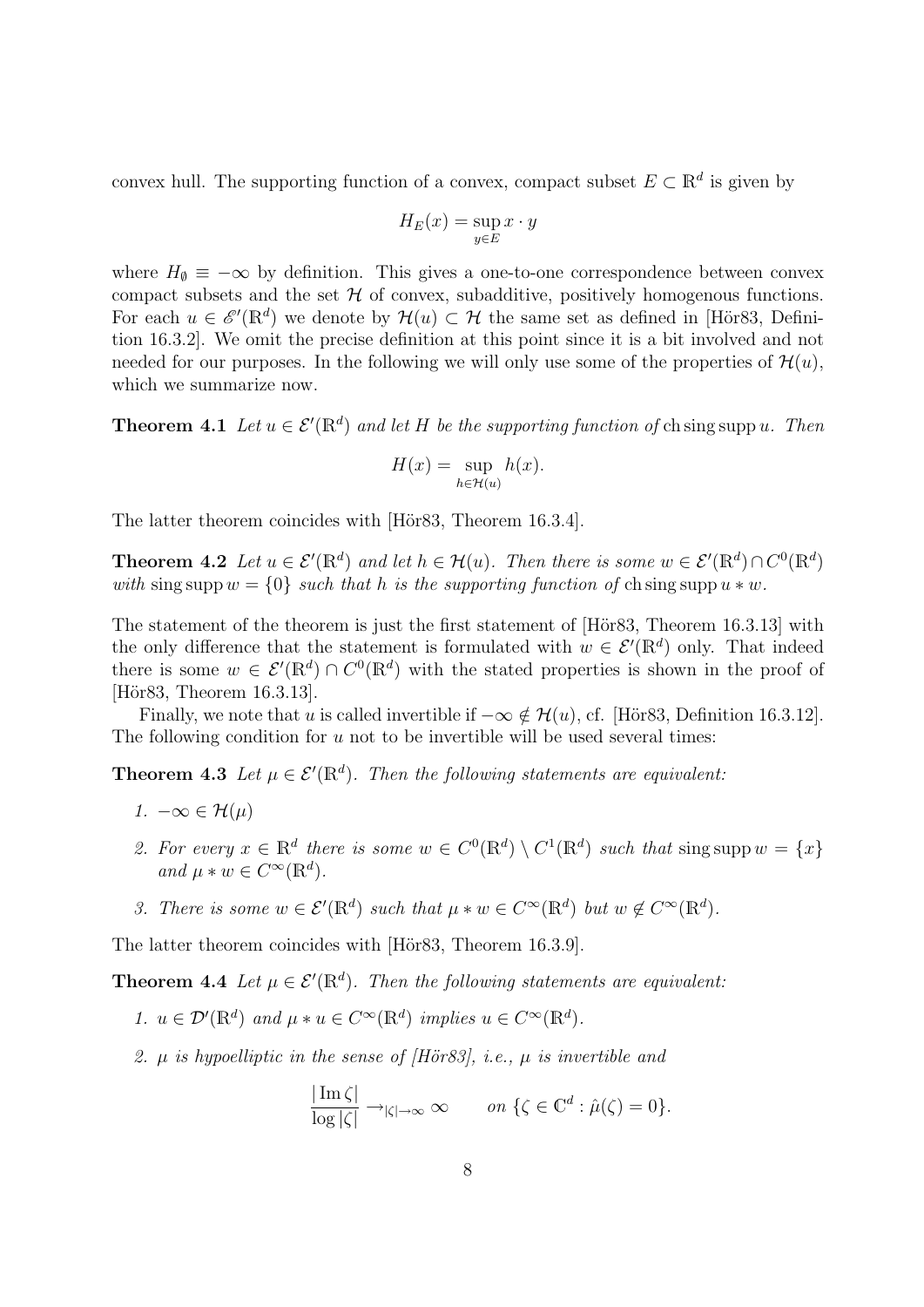3. There is some  $E \in \mathcal{E}'(\mathbb{R}^d)$  such that  $E * \mu - \delta \in C^\infty(\mathbb{R}^d)$  and sing supp  $E =$  $-\sin g \sup p \mu$ .

**Proof:** The theorem follows directly from the equivalent conditions (i),(ii), and (v) of [Hör83, Theorem 16.6.5], where we note that hypoellipticity is defined in Definition 16.6.4 of  $[H\ddot{o}r83]$ .

Note the following: If  $\nu$  is a Lévy measure, then the associated operator  $L: C_0^{\infty}(\mathbb{R}^d) \to$  $C^{\infty}(\mathbb{R}^d)$  is linear, translation invariant and continuous and can therefore be written as convolution with a distribution  $\mu \in \mathscr{D}'(\mathbb{R}^d)$ , cf. [Hör83, Theorem 4.2.1]. Moreover, for  $u \in C_0^{\infty}(\mathbb{R}^d)$  and  $x \notin \text{supp } u$  it follows that

$$
Lu(x) = \int_{\mathbb{R}^d} \left( u(x+h) - u(x) - \frac{h \cdot \nabla u(x)}{1 + |x|^2} \right) \nu(dh) = \int_{\mathbb{R}^d} u(x+h)\nu(dh) = \tilde{\nu} * u,
$$

where  $\tilde{\nu}$  denotes the reflection of  $\nu$ , i.e.,  $\langle \tilde{\nu}, \varphi \rangle := -\langle \nu, \tilde{\varphi} \rangle$  and  $\tilde{\varphi}(x) = \varphi(-x)$  for all  $\varphi \in C_0^{\infty}(\mathbb{R}^d)$ . Thus  $\mu$  and  $\tilde{\nu}$  agree on  $\mathbb{R}^d \setminus \{0\}$ . As a consequence supp  $\mu = -\sup p \nu$  is compact and sing supp  $\mu \setminus \{0\} = -\sin g \sup p \nu \setminus \{0\}$ . The following proposition relates local hypoellipticity for L as we have defined it above and to hypoellipticity of  $\mu$  in the sense of Hörmander, cf. Theorem 4.4:

**Proposition 4.5** Let L be a Lévy operator that is locally hypoelliptic and satisfies  $(A2)$ . Then for any  $u \in \mathcal{D}'(\mathbb{R}^d)$  and  $f \in C^{\infty}(\mathbb{R}^d)$  such that  $Lu = f$  we have  $u \in C^{\infty}(\mathbb{R}^d)$ .

**Proof:** Let  $M > 0$  be such that supp  $\mu \subseteq \overline{B_M(0)}$ . In order to show that  $u \in C^{\infty}(\mathbb{R}^d)$ it is sufficient to show that  $u|_{B_R(0)} \in C^{\infty}(B_R(0))$  for any  $R > 0$ . Therefore let  $R > 0$  be arbitrary and let  $\eta \in C_0^{\infty}(\mathbb{R}^d)$  such that  $\eta \equiv 1$  on  $B_{R+M}(0)$ . Then

$$
Lu(x) = \mu * u(x) = \mu * (\eta u)(x) \quad \text{for all } x \in B_R(0),
$$

where  $\eta u \in \mathcal{E}'(\mathbb{R}^d)$ . Now there is some  $s \in \mathbb{R}$  such that  $\eta u \in H^s(\mathbb{R}^d)$ . Thus  $L(\eta u) = f' \in$  $H^{s-2}(\mathbb{R}^d)$  since  $|\psi(\xi)| \leq C(1+|\xi|)^2$  for every continuous negative definite function  $\psi$ . Moreover,  $f'|_{B_R(0)} = Lu|_{B_R(0)} = f|_{B_R(0)} \in C^{\infty}(B_R(0))$ , which implies  $\eta u|_{B_R(0)} \in C^{\infty}(B_R(0))$  because of the local hypoellipticity of L. Since  $R > 0$  was arbitrary we obtain  $u \in C^{\infty}(\mathbb{R}^d)$ .

Proof of Theorem 1.2: First of all, because of Proposition 4.5, the first statement of Theorem 4.4 is true. Therefore there is a parametrix  $E \in \mathscr{E}'(\mathbb{R}^d)$  such that

$$
k = E * \mu - \delta \in C^{\infty}(\mathbb{R}^d)
$$
 and  $\text{sing supp } E = -\text{sing supp } \mu$ .

Here even  $k \in C_0^{\infty}(\mathbb{R}^d)$  since E and  $\mu$  have compact support. Since  $\mu$  is in turn a parametrix for  $E, E$  is also hypoelliptic due to Theorem 4.4 again. In particular this implies that  $E$ is invertible, i.e.,  $-\infty \notin \mathcal{H}(E)$ .

Next we show  $\mathcal{H}(E) = \{0\}$ . To this end let  $h \in \mathcal{H}(E)$ . By Theorem 4.2 there is some  $w \in \mathscr{E}'(\mathbb{R}^d) \cap C_0(\mathbb{R}^d)$  with sing supp  $w = \{0\}$  such that h is the supporting function of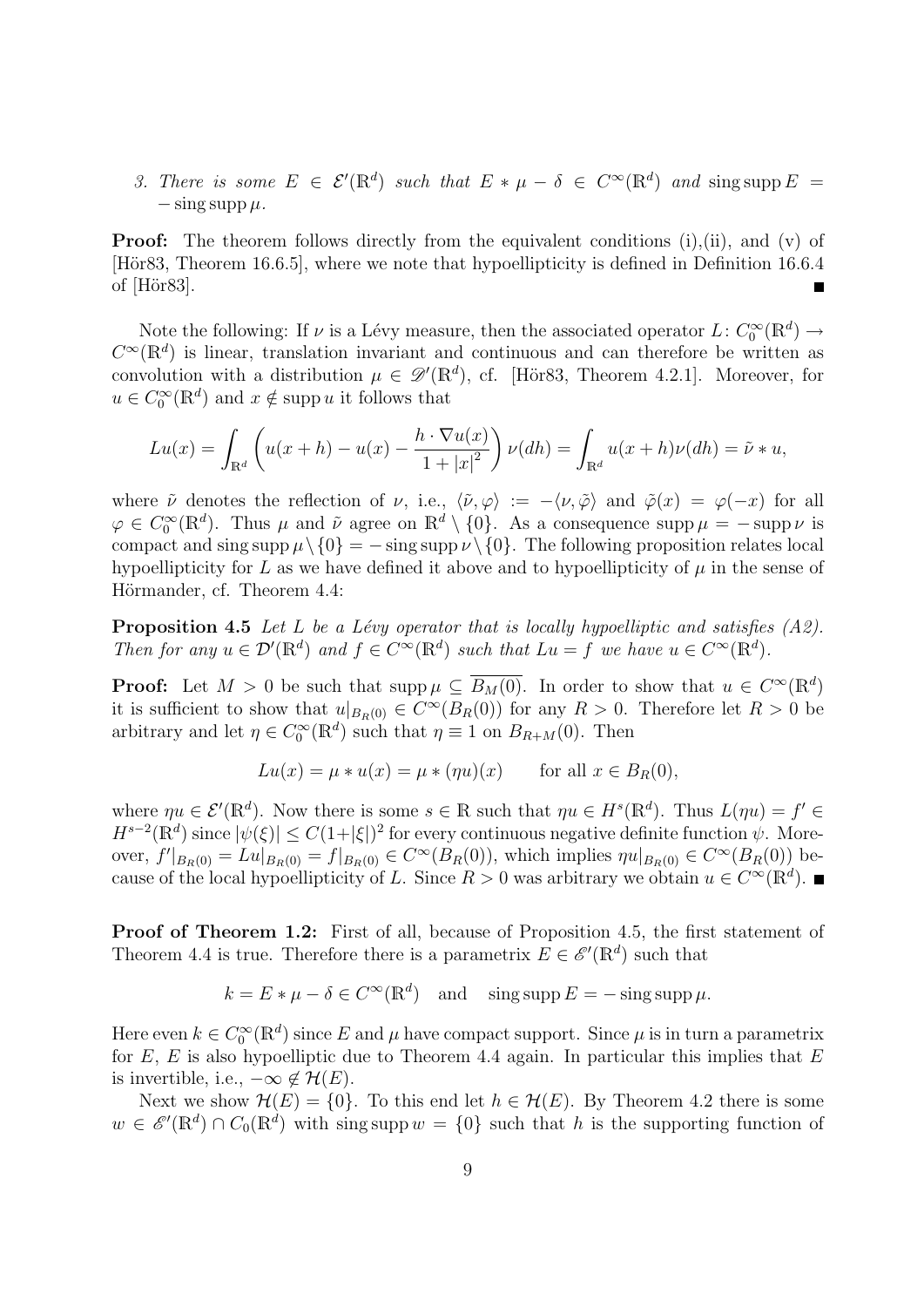ch sing supp  $E * w$ . In particular,  $w \in L^2(\mathbb{R}^d)$ . Next let  $v := \mathscr{F}^{-1} \left[ \eta(\xi) \psi(\xi)^{-1} \hat{f}(\xi) \right]$ , where  $\eta \in C^{\infty}(\mathbb{R}^d)$  such that  $\eta(\xi) = 1$  for  $|\xi| \ge \rho + 1$  and  $\eta(\xi) = 0$  for  $|\xi| \le \rho$  where  $\rho$  is as in (S2). Then  $v \in H^{\psi,2}(\mathbb{R}^d)$  and

 $Lv = f + k'$  where  $k' \in C^{\infty}(\mathbb{R}^d)$ .

Now, if  $u = E * w$ , then  $\mu * (u - v) = k * w - k' \in C_0^{\infty}(\mathbb{R}^d)$ . Thus  $u - v \in H^{\infty}(\mathbb{R}^d)$ and therefore  $u \in H^{\psi,2}(\mathbb{R}^d)$ . Now, because convolution with  $\mu$  is by assumption locally hypoelliptic, we have

sing supp  $E * w \subseteq \text{sing supp } \mu * E * w = \text{sing supp}(w + k * w) = \text{sing supp } w = \{0\}.$ 

As noted above  $-\infty \notin \mathcal{H}(E)$ , and therefore h cannot be the supporting function of  $\emptyset$ . We conclude ch sing supp  $E * w = \{0\}$  which implies  $h \equiv 0$ . This shows  $\mathcal{H}(E) = \{0\}.$ 

Thus the supporting function of ch sing supp E is  $H(x) = \sup_{h \in \mathcal{H}(E)} h(x) = 0$  and finally

 ${0} = ch \operatorname{sing} \operatorname{supp} E = \operatorname{sing} \operatorname{supp} E = -\operatorname{sing} \operatorname{supp} \mu.$ 

This completes the proof.

#### References

- [BBCK05] Martin T. Barlow, Richard F. Bass, Zen-Qing Chen, and Moritz Kassmann. Non-local symmetric operators of variable order. To appear in Trans. Amer. Math. Soc., 2005.
- [BF75] Christian Berg and Gunnar Forst. Potential theory on locally compact abelian groups. Springer-Verlag, New York, 1975.
- [BK05a] Richard F. Bass and Moritz Kassmann. Hölder continuity of harmonic functions with respect to operators of variable orders. Comm. Partial Differential Equations, 30:1249–1259, 2005.
- [BK05b] Richard F. Bass and Moritz Kassmann. Harnack inequalities for non-local operators of variable order. Trans. Amer. Math. Soc., 357(2):837–850, 2005.
- [BL02] Richard F. Bass and David A. Levin. Harnack inequalities for jump processes. Potential Anal., 17(4):375–388, 2002.
- [Cou66] Philippe Courrège. Sur la forme intégro-differentielles des opérateurs de  $C^\infty_k$ danc C satisfaisant au principe du maximum. Semin. Theorie Potentiel M. Brelot, C. Choquet et J. Deny 10 (1965/66), No.2, 38 p.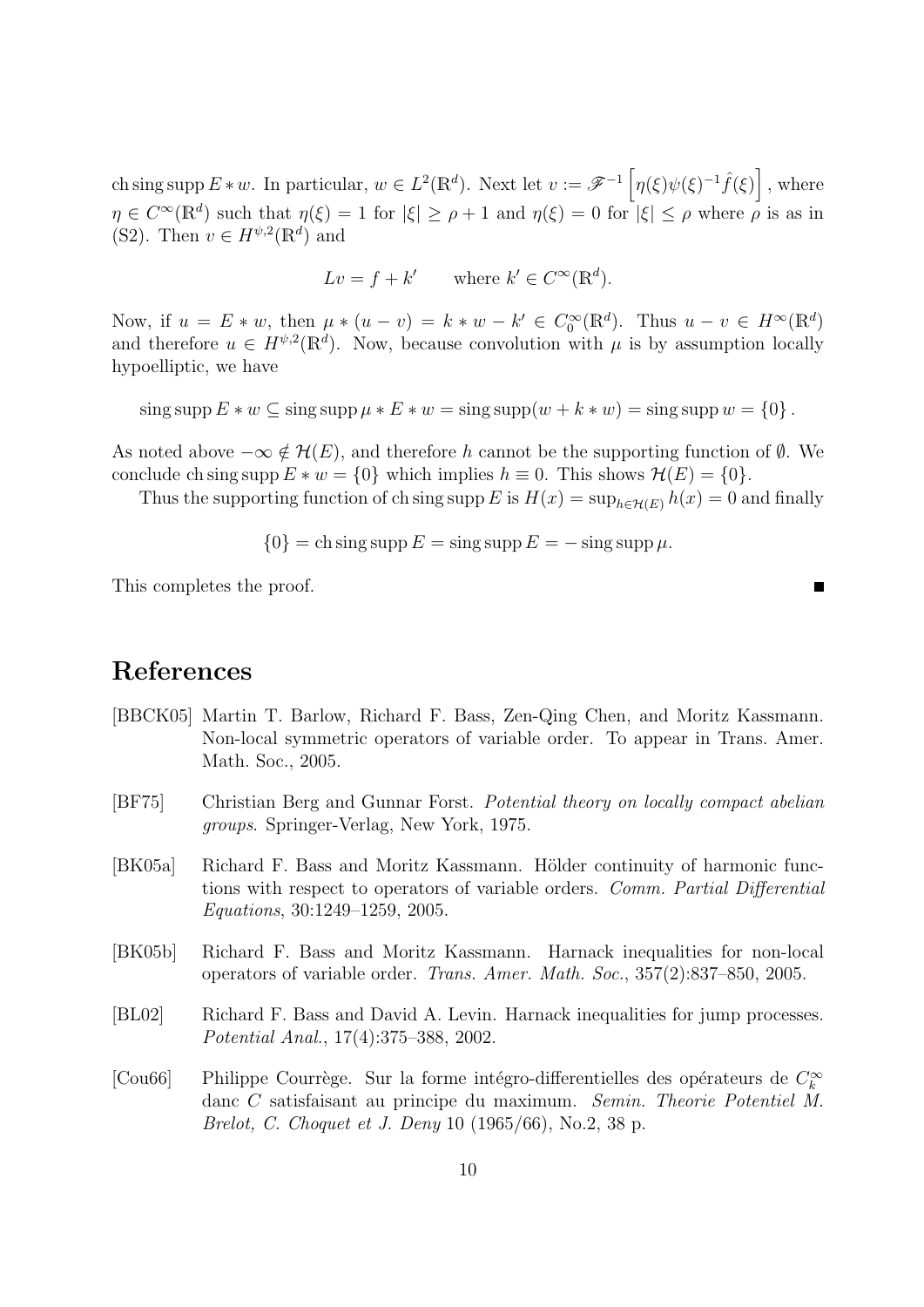- [HK06] Ryad Husseini and Moritz Kassmann. Jump processes, harmonic functions and continuity estimates. Preprint; http://www.iam.unibonn.de/%7Ekassmann/husseini-kassmann-cont-preprint-2.pdf, 2006.
- [Hoh98] Walter Hoh. Pseudo differential operators generating Markov processes. Habilitationsschrift, Universität Bielefeld, 1998.
- [Hoh07] Walter Hoh. Hölder continuity of harmonic functions associated to pseudo differential operators with negative definite symbol. Preprint, 2007.
- [Hör83] Lars Hörmander. The Analysis of Linear Partial Differential Operators. I-III. Springer, 1983, 1983 and 1985.
- [Jac93] Niels Jacob. Local regularity of solutions of a class of pseudo differential equations in Dirichlet spaces. Math. Nachr., 164:63–89, 1993.
- [Jac94] Niels Jacob. A class of Feller semigroups generated by pseudo differential operators. Math. Z., 215:151–166, 1994.
- [Jac05] Niels Jacob. Pseudo Differential operators and Markov processes. Vol. I–III. Imperial College Press, London, 2001, 2002 and 2005.
- [Kas08] Moritz Kassmann. A priori estimates for integro-differential operators with measurable kernels. Calc. of Var. & Part. Diff. Eq., 2008, in press.
- [PS00] Jean Picard and Catherine Savona. Smoothness of harmonic functions for processes with jumps. Stochastic Processes and their Applications, 87:69–91, 2000.
- [Sat99] Ken-iti Sato. Lévy processes and infinitely divisible distributions. Cambridge University Press, Cambridge, 1999.
- [SU07] Rene Schilling and Toshihiro Uemura. On the feller property of Dirichlet forms generated by pseudo differential operators. Tohoku Math. J., 59(3):401–422, 2007.
- [Szt07] Pawel Sztonyk. Regularity of harmonic functions for anisotropic Laplacian. 2007. Preprint.

#### Helmut Abels

Max Planck Institute for Mathematics in the Sciences Inselstr. 22–26 04103 Leipzig Germany abels@mis.mpg.de